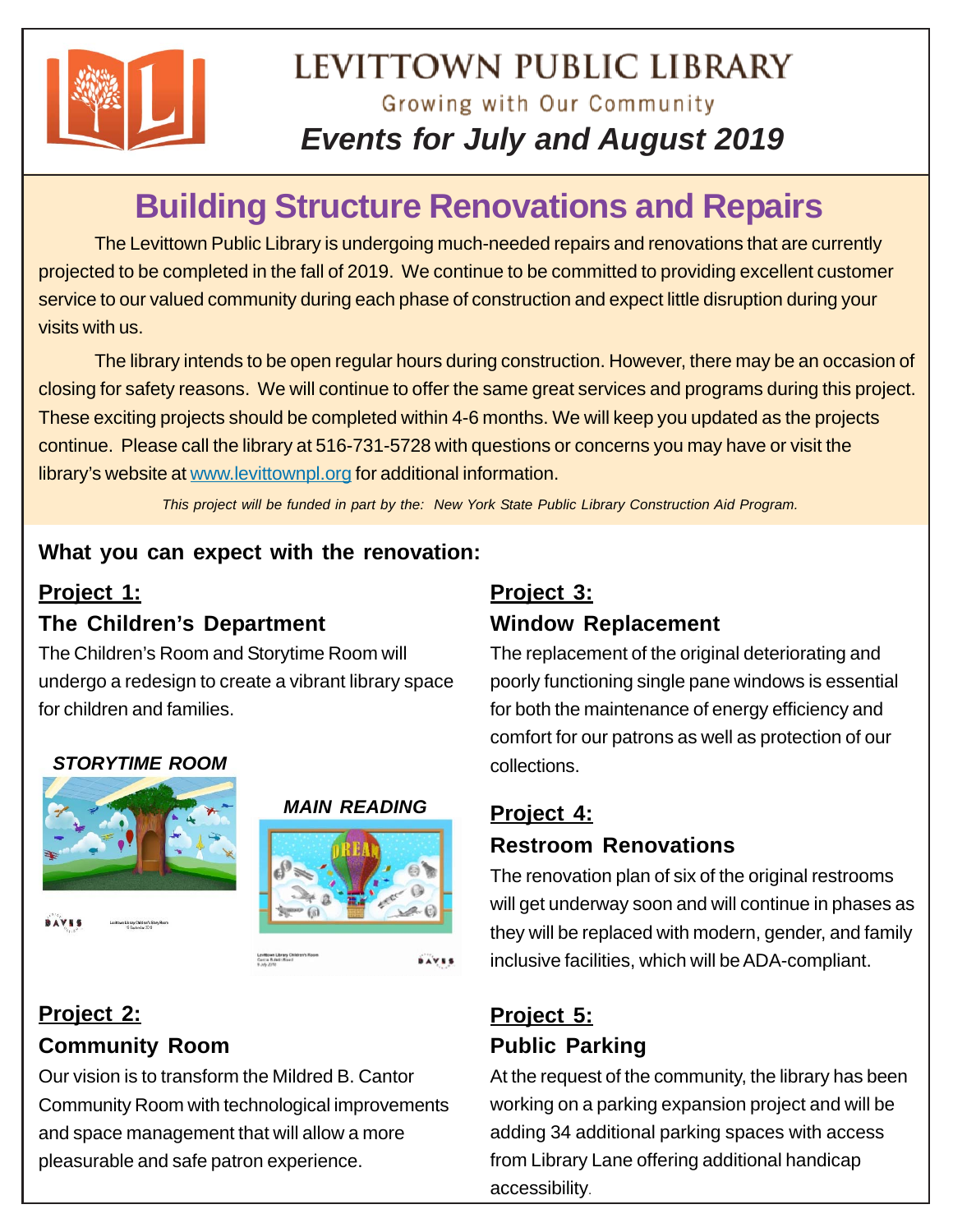# **Levittown Library Foundation**



LEVITTOWN LIBRARY FOUNDATION Supporting Our Library

**or 3 for \$50.00 Check or money order made payable to: Levittown Library Foundation Tickets are available in the Library Media Department Seats are limited**

> All proceeds will benefit the Levittown Public Library

# Movie Fundraiser Sunday, August 4, 2019

3:00 p.m. Arrival 3:30 p.m. Movie Bellmore Playhouse 525 Bedford Ave. Tickets: \$20.00 each **Bellmore, N.Y. 11710** 



**Unlimited popcorn & soda**

**2019 - Drama/Adventure PG 1hr. 58 min.**

**Teen Furniture MakerBot 3D Printer LEGO Table in the Children's Room The Foundation has generously supported the funding of:**



The Levittown Library Foundation, Inc. was organized for the charitable purposes of providing financial support for the advancement of the development of innovative library-based programs that focus on the charitable needs of the Levittown Community; to help enhance and ensure the Library's ability to meet the needs and desires of the community.

If you would like to support the Foundation in helping achieve this goal, please make your check payable to:

Levittown Library Foundation, Inc.

The check can be mailed to the attention of the Administration Office at

1 Bluegrass Lane Levittown, NY 11756-1292. Or donate using PayPal through the library's webpage: www.levittownpl.org

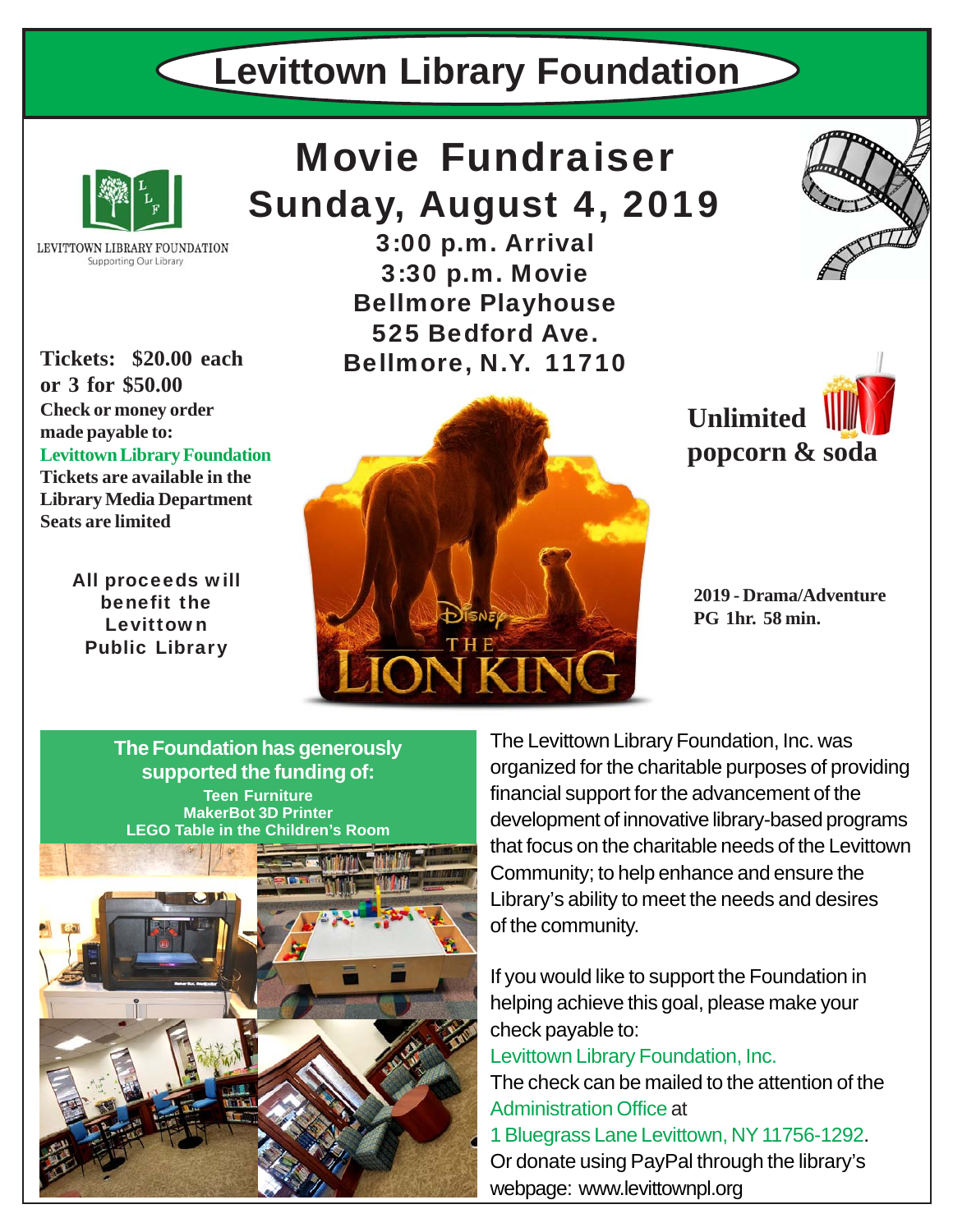#### **Discover the power of your Library Card! Think the library is only about books? Your library card also gives you free access to the following:**

#### **Kanopy**

Kanopy is a video streaming service now available for LUFSD patrons. The Kanopy collection offers a broad selection of more than 30,000 feature films, documentaries, foreign language, and training videos, including The Great Courses, the Frontline series, and international films. Verify you are a library patron by entering your library card number when creating an account and films can be watched from anywhere, anytime, on smartphones, tablets, PCs, and smart TVs.

#### **Mobile Wifi Hotspots**

Take the internet with you wherever you go! All Hotspots check out for 14 days and can be placed on reserve. Hotspots work in areas where T-Mobile wireless signal is available. Up to 5 devices can connect.

#### **Kindles**

Don't have an e-reader? Check out a Kindle e-reader pre-loaded with over 50 best sellers! Visit or call the Reference Department for more details!

#### **Read Free eBooks and Audiobooks**

Take the library with you and read or listen to eBooks on your phone, Kindle, or computer! Download the Overdrive or Libby app!

#### **WOWbrary**

Receive free alerts about the Library's newest books, movies, and music! Reserve bestsellers instantly from the convenience of your own home!

#### **Museum Passes**

The Levittown Public Library provides admission passes to selected museums for **Levittown Library cardholders** at no cost.

#### **We have two types of passes**:

**Print at Home Passes This pass will only be valid for the day of use**, may be reserved online up to sixty days in advance listed on the confirmation page.

American Airpower Museum

**Pick-up/Return Pass**

All **Pick up/Return passes** may be borrowed for a total of 3 days, including the date of pick-up. Passes may be reserved online up to sixty days in advance and can be picked up at the library. **These passes must be returned to the library after checked-out.**

Children's Museum of the East End Garvies Point Museum & Preserve Heckscher Museum of Art Intrepid Sea, Air & Space Museum Long Island Museum Nassau County Firefighters Museum Nassau County Museum of Art Old Bethpage Village Restoration Old Westbury Gardens Suffolk County Vanderbilt Museum and Planetarium

Clark Botanic Garden Cold Spring Harbor Fish Hatchery & Aquarium Cradle of Aviation Long Island Children's Museum Museum Of Modern Art/MoMA PS 1 New York Botanical Garden New York Hall of Science New York Historical Society New York Empire Pass

Children's Museum of Manhattan

**Check out our website www.levittownpl.org or call the Reference Desk at 516-731-5728 for more information!**

### **Adult Summer Reading Program Ongoing through August 10.**

Join the 2019 Adult Summer Reading Program and enjoy a Universe of Stories! Register today! Read or listen to the books of your choice then log and review each book for a chance to win prizes.



Everyone who registers receives a sign-up prize and those who log three books receive a completion prize. Each book you log gives you a raffle entry in the Grand Raffle held at our Summer Reading Wrap-up Party on August 15. Please see information below regarding this event.



#### **Register for a chance to win a gift card!!**

Those who register will be entered into a raffle drawing the week they register for a chance to win a gift card.

# **Murder Mystery Dinner Show** presented by THE KILLING KOMPANY **Adult Summer Reading Wrap-up Party:**



**Thursday, August 15 from 6:00 to 8:00 p.m. Doors open at 5:30 p.m.**

**Please Note: This event will be held at:**

#### **Levittown Hall, 201 Levittown Parkway, Hicksville.**

Everyone loves a good mystery so this year's Summer Reading Wrap-up Party is sure to please. *The Book of Murder*, a brand new audience participation murder mystery dinner show, will be presented by the Killing Kompany, New York's leading murder mystery theatre group. Audience participation in the action is voluntary. Raffles for Summer Reading prizes and door prizes will take place between acts. Dinner will be served. *This is a ticketed event. Two tickets will be offered to each Summer Reading participant who completes 3 books. Remaining tickets will be made available to other Summer Reading participants beginning August 5.*



Join the 2019 Nassau Library Tour! Road trip to as many of Nassau's public libraries as you can during July and August. Each one is your gateway into a new community—visit the library, then explore the attractions, restaurants, and parks nearby. Take the self-guided tour as a family, a team of friends, or go solo. In each library, there's a unique feature to hunt for, and you'll earn prizes as you go along. Visit 45 or more and be entered to win a grand prize! Get started by picking up a map at the Levittown Public Library. For more information, visit tour.nassaulibrary.org. #nassaulibrarytour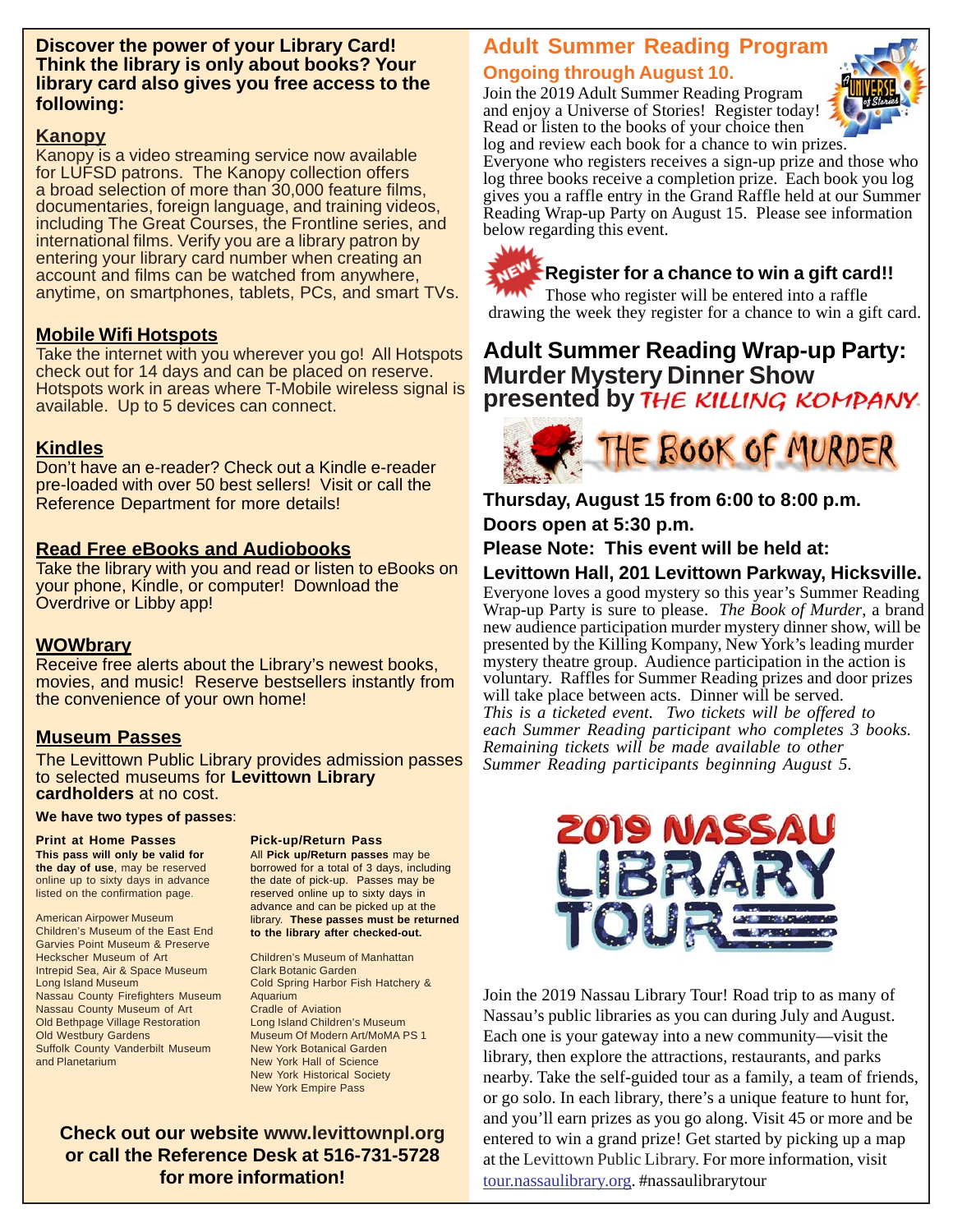**Adult Programs**

*Adult Programs (ages 18+) requiring registration or tickets will list a start date for Levittown School District residents, non-resident availability will start one week after, unless otherwise stated. Online registration is now available for some programs. Programs may be altered due to unforeseen circumstances. Registered participants should be present when a program is scheduled to begin, a latecomer's place may be forfeited.*

### **2019 Budget Vote and Trustee Election Results**

The 2019-2020 library budget passed with 1,416 votes in favor and 488 opposed. Mr. Steven V. Dalton was elected as Library Trustee for a five year term. *We thank you for your continued support!*

### **Library Board Meetings**

The Board of Trustees meetings are open to the public. The agenda includes a Period for Public Expression. The next meeting is Wednesday, July 10 at  $\overline{8:00}$  p.m. There is no regular meeting in August.

#### **Current Events Discussion Group Tuesdays, July 9 & August 13, 1:00 p.m.**

Explore behind the headlines and TV sound bites. Join Jack Bilello, local historian, for these lively discussions.

#### **Singles Discussion & Support Group Wedensday, July 10 & Friday, August 23 4:00 p.m.**

*Open to all adult ages.*

Join Life Coach Marla Matthews for open discussions about living single in today's world with an opportunity to meet new friends.

# **Art Lecture - Jasper Johns Thursday, July 11, 3:30 p.m.**



Keep the 4th of July celebration going and join Professor Mary Vahey for an inside look at Johns's paintings, sculptures, drawings, and prints. John Jasper is an American abstract expressionist,

Neo-Dada, and pop artist who is well known for his depictions of the American flag and other US-related topics.

#### **Summertime Virtual Reality Tuesdays, July 30 & August 20 10:30 a.m. - 12:30 p.m.**



*Single, in-person, by phone, or online*

*registration for LUFSD residents begins Tuesday, July 9 at 9:30 a.m.* Reserve a time slot and experience virtual reality; choose to travel, paint, explore underwater, amongst other possibilities.

#### **Solving Mysteries Using DNA Tuesday, August 6, 7:00 p.m.**

Join retired Forensic Science teacher Linda Marie Frank for this lecture that illustrates how modern forensic techniques using DNA technology are used to solve mysteries of the past. The lecture focuses on our own ancestry and includes an explanation of how services like ancestry.com work and what they tell us. She will also discuss the methods used to identify the remains of POW's and MIA's.

# **Outdoor Movie**

**Grab your chairs, blankets, and picnic baskets for a movie night to be enjoyed by all ages. The movie will be shown in the library staff parking lot on a big screen. No tickets required. Seating is on a first come, first served basis. A limited number of chairs will be supplied.**

#### **"Pokémon Detective Pikacl** *Complimentary popcorn and water will be available.*

# **Tuesday, August 27, 7:45 p.m.**

**Raindate-Wednesday, August 28, 7:45 p.m.** *Action/Adventure/Comedy PG 1hr. 44 min. Starring Justice Smith, Kathryn Newton and Ryan Reynolds as the voice of Pikachu.* The story begins when ace detective

Harry Goodman goes mysteriously missing,



prompting his 21-year-old son Tim to find out what happened. Aiding in the investigation is Harry's former Pokémon partner, Detective Pikachu: a hilariously wise-cracking, adorable super-sleuth who is a puzzlement even to himself. Finding that they are uniquely equipped to communicate with one another, as Tim is the only human who can talk with Pikachu, they join forces on a thrilling adventure to unravel the tangled mystery. Together they chase clues through the neon-lit streets of Ryme City - a modern metropolis where humans and Pokémon live side by side in a hyper-realistic live-action world and encounter a diverse cast of Pokémon characters.

#### **Vision Screening Program for Children Friday, July 26 from 10:30 a.m. - 12:30 p.m.**

A trained member of the Levittown Lions Club will conduct a simple and non-intrusive screening using a Welch Allyn Vision Screener on children ages 6 months to 6 years old to check for vision problems that can lead to Amblyopia, commonly referred to as "lazy eye." Further evaluation by an eye care professional will be suggested if a risk is detected. *No reservation needed.*

#### **Back to the Garden: Woodstock 50th Anniversary! Wednesday, August 14, 7:00 p.m.**

Tony Traguardo created this program that features rare audio and video footage from the festival, as well as



sound clips from media broadcasts about the "Three days of Peace and Love" that the world will never forget.

#### **Fall Gardening Thursday, August 22, 11:00 a.m.**

Paul Levine "Pauley The Plant Man" will teach you how to grow a colorful fall garden. He will cover what plants are hardiest in the fall, drainage, fertilizers, locations, and more. He will bring several plants for demonstration that will be given away to lucky raffle winners at the end of the program. *In-person, by phone, or online registration for LUFSD residents begins Thursday, August 1 at 9:30 a.m. May register 2 people.*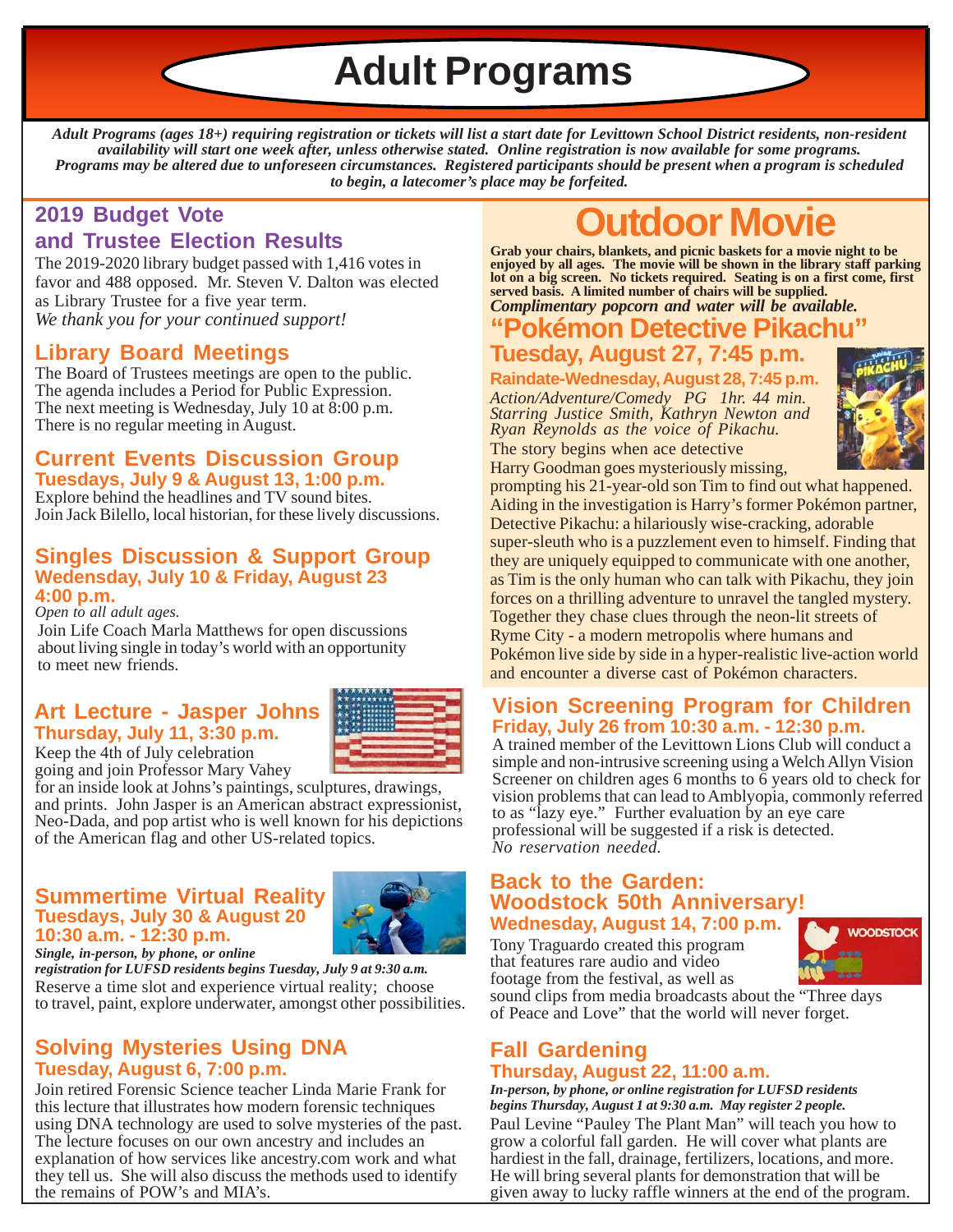**Adult Programs**



# **Library Bus Trips:**

Remaining tickets will be on sale at the Circulation Desk for LUFSD cardholders and non-residents. Non-refundable payment is due at the time of registration. Money order or check accepted (no cash), made payable to the Levittown Public Library. Visit the library to pick up a flyer with further details.

**Please note that all bus trips are subject to a minimum registration. Trip itineraries may be subject to change due to unforeseen circumstances. Children under the age of 18 must be accompanied by an adult. A guide for trip activity level:**

**Example 2008** = moderate **Alternative Example 2009** = maximum

# **Family Fun** *A Day on the North East End of Long Island*



**Friday, July 19, 2019 at 9:30 a.m.**

**\$23.00 per person includes: bus, tour, snacks, and bus driver tip. Remaining tickets are on sale at the Circulation Desk.**

#### **Limit four tickets per patron.**

This combined adult and family bus trip offers plenty of things to do and see for all ages! Upon arriving in the historic maritime town of Greenport we will take a guided group tour of the East End Seaport Maritime Museum and the Village Blacksmith Shop, we will then stop at the 1938 fire boat "Fire Fighter." After, enjoy time on your own to visit the village shops or take a ride on the Antique Carousel. Lunch will be on your own to dine in the many restaurants or eateries. At 2:00 p.m. we depart for Harbes Farm in Mattituck. Partake in family fun activities at Harbes Barnyard Adventure, if you choose to pay \$18.95 (children 2 and under are free), you can take a singing hayride farm tour, enjoy pig races, games, jumpers, pedal carts, a hedge maze, farm animals, watch bees hard at work in the Bee Museum and take a deep breath and unwind in the Lavender Labyrinth. Available to purchase will be fresh produce and fruit, pies, honey, and July is fresh corn season! Harbes Wine Barn will be open if you choose to unwind with a wine or cider tasting. Visit Patty's Berry and Bunches and purchase fresh berries and flowers or pick your own berries! At 4:00 p.m. we will board the bus to return to the library.

# *Grounds for Sculpture*

**\$49.00 per person includes: bus, guided tour, snacks, and bus driver tip. Tuesday, September 17, 2019, 8:30 a.m.**



**Limited tickets will be on sale for LUFSD residents beginning Tuesday, July 9 at 6:00 p.m. Remaining**

**tickets will be at the Circulation Desk. Limit two tickets per patron.** Grounds For Sculpture is a 42-acre public sculpture park located in Hamilton, NJ. It was founded in 1992 by Seward Johnson to promote an understanding of and appreciation for contemporary sculpture. Upon arrival we will be met by docents and put into smaller groups to explore on foot a portion of the outdoor permanent collection of over 270 sculptures and seasonal indoor galleries by both well-known and emerging contemporary artists. Grounds For Sculpture is also a garden and arboretum, featuring roaming peacocks, paved terraces, pergolas, and courtyards juxtaposed with natural woodlands, ponds and groves of bamboo. Many of the contemporary sculptures are massive, and many are tucked away in hidden places amidst trees and shrubbery. Many of the pieces were created by some of the world's most famous sculpture artists, including George Segal, Isaac Witkin, Anthony Caro, and Magdalena Abakanowicz. Enjoy lunch on your own in the park's van Gogh-inspired café or at Rat's, the parks outstanding fine-dining restaurant that was designed with Claude Monet's gardens in Giverny, France, in mind. We will return to the library approximately 6:30 p.m.

# **July & August Exhibit & Display Cases:**

**Long Island Quilter's Society & Quilter's in the Park Demonstration Dates: July 15 - 19 and August 12 - 16 from 11:00 a.m. until 1:00 p.m.**

**Exercise Classes: A non-refundable check or money order, made payable to the Levittown Public Library, is due upon registration at the Circulation Desk. Each registered person must sign a physical release form prior to the first class.**

**Stretching & Toning** \$15 fee for all 5 classes **Mondays, 8/19 - 9/23, choose 9:30 or 11:00 a.m.** *Single in-person registration for LUFSD residents begins Monday, August 5 at 9:30 a.m. (No class on 9/2.)*

Egoscue with Kimberly Sabat \$18 fee for all 6 classes **Thursdays, 9/12 - 10/24, 7:00 p.m.**

*Single in-person registration for LUFSD residents begins Thursday, August 29 at 6:00 p.m. (No class on 10/17.)* A postural therapy designed to eliminate chronic pain.

# **Special Level Craft Classes**

There are no fees for these craft classes for adults with special needs run by Doreen Mcllwaine, Special Education Coordinator/Behavioral Specialist.

#### **Bird House Monday, July 15, 10:30 a.m.**

Paint and decorate a beautiful bird house for indoor or outdoor enjoyment. *In-person, by phone, or online registration for LUFSD residents begins Monday, July 1 at 9:30 a.m. May register 2 people.*

#### **Sand Art Wednesday, August 21, 10:30 a.m.**

It's summer time and that means sun and sandy beaches! Get creative using sand to create your own masterpiece. *In-person, by phone, or online registration for LUFSD residents begins Wednesday, July 24 at 9:30 a.m. May register 2 people.*

# **Craft Workshops**

Each class has a separate registration. Non-refundable fees must be paid by check or money order, made payable to the Levittown Public Library and are due upon registration for each person registered.

## Galaxy Bag! \$5 fee

**Thursday, July 25, 6:30 p.m.**

Join Shirley Ruby and paint your own galaxy on a canvas bag to celebrate the Summer Reading Program "A Universe of Stories." *In-person, registration for LUFSD residents begins Thursday, July 11 at 6:00 p.m. May register 2 people.*

## **Ceramic Frog or Turtle Stacks Monday, August 19, 6:30 p.m.** \$5 fee

*In-person, registration for LUFSD residents begins Monday, July 15 at 6:00 p.m. May register 2 people.*

Join Rosemarie Attard and choose to paint either of these adorable stacks to decorate inside or outside your home. Upon registration you will choose either the frogs or turtles.





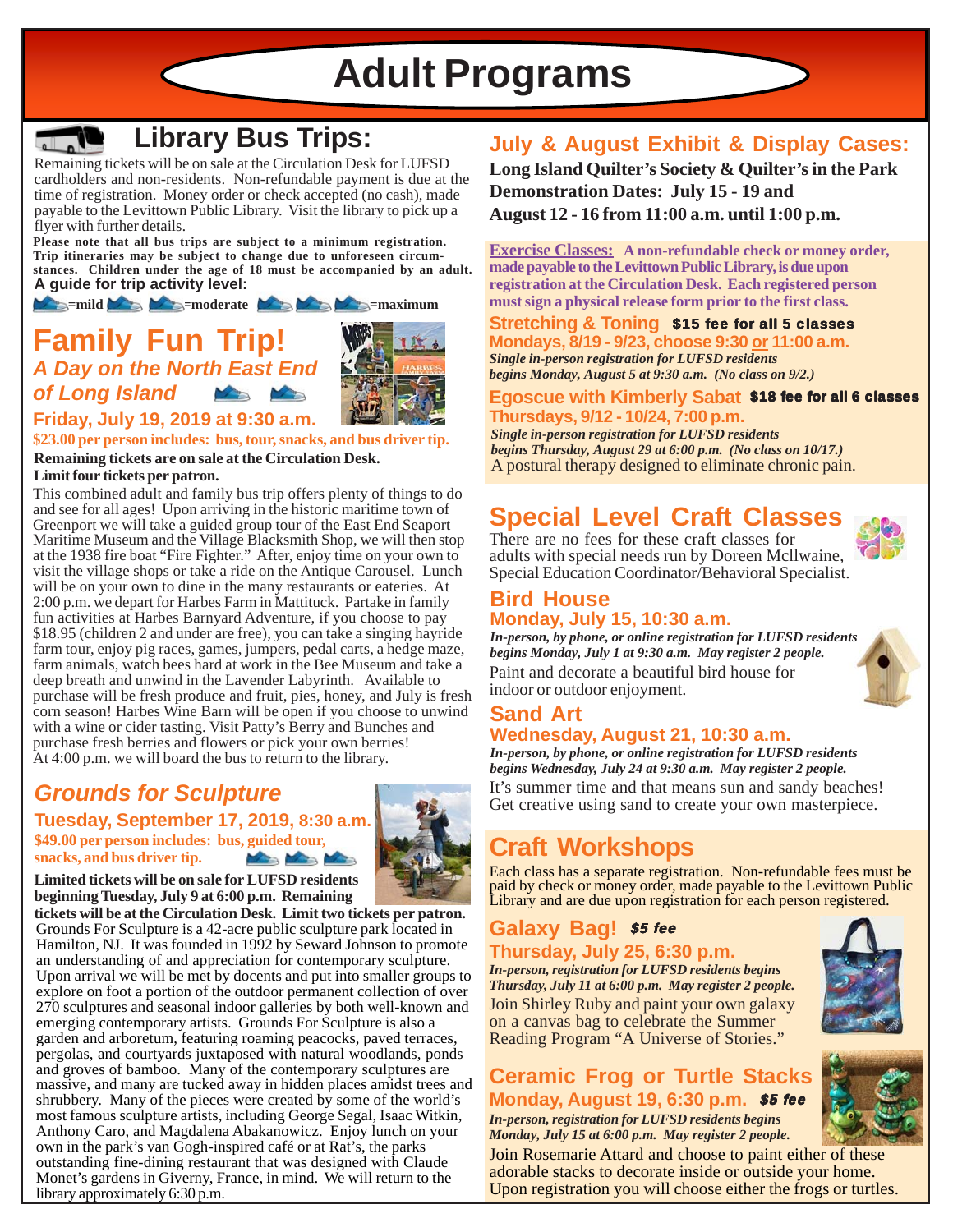# **Adult Programs**

#### **September through December, Mondays or Wednesdays from 10 a.m. - 1 p.m. Literacy Nassau (ELL)**



*Registration at the Levittown Public Library is Thursday, August 15 from 10:00 a.m.- 2:00 p.m. Please call Literacy Nassau to schedule an appointment time at: 516-867-3580.* Are you interested in joining our English Language Learner's (ELL) group? Literacy Nassau provides services for adult learners in need of improved skills in basic and intermediate English and literacy for speakers of other languages.

# **Adult Summer Reading Program**





Join the 2019 Adult Summer Reading Program and enjoy a Universe of Stories! Register online or at the Reference Desk. Summer Reading Wrap-up Event: Murder Mystery Dinner Show on August 15th. **Please see page 3 of this newsletter for further details about the Adult Summer Reading Program.**

# **Page Turners Book Discussion Group** *A Spark of Light* **by Jodi Picoult**

**Tuesday, July 16, 7:00 p.m.** Jodi Picoult's latest is a powerful and provocative novel about ordinary lives that intersect during a heart-stopping crisis. *In-person, by phone, or online registration for LUFSD residents begins Tuesday, July 2 at 9:30 a.m.*

#### *Erotic Stories for Punjabi Widows* **by Balli Kaur Jaswal Monday, August 12, 1:00 p.m.**

A lively, sexy, and thought-provoking East-meets-West story about community, friendship, and women's lives at all ages, *Erotic Stories for Punjabi Widows* is a reader's delight.

#### *The Great Alone* **by Kristin Hannah Tuesday, August 20, 7:00 p.m.**

*In-person, by phone, or online registration for LUFSD residents begins Tuesday, July 16 at 9:30 a.m.*

In this unforgettable portrait of human frailty and resilience, Kristin Hannah reveals the indomitable character of the modern American pioneer and the spirit of a vanishing Alaska.

# **Adult Book Discussion with Fran Cohen**

#### *An American Marriage* **by Tayari Jones Monday, July 8, 1:00 p.m.**

A compassionate, complex, layered love story exploring issues of race, the criminal justice system and meaning of family.

#### *A House Among the Trees* **by Julia Glass Monday, September 9, 1:00 p.m.**

In this story of an unusual bond between a world famous writer and his assistant, Julia Glass gives us a fresh vision on the complexity of creativity and its cost.

*New York State Assemblyman John Mikulin is hosting the following programs at the Levittown Public Library. Reservations can be made by calling 516-228-4960.* **Programs will be presented by Marvin Berg, the Injury Prevention Coordinator for the Nassau Community Medical Center.**

#### **Fall Prevention/Home Safety Friday, August 2, 2:00 p.m.**

Adequate lighting in and around the home, having medications checked frequently, balance issues, vision checks, and other ways to keep your home/apartment safe will be covered.

#### **Driver/Pedestrian Safety Monday, August 5, 11:00 a.m.**

It is important that both drivers and pedestrians know the rules of the road, best practices for safety, and how pedestrian amenities should be used.

#### **Medication Management/Safety Friday, August 9, 2:00 p.m.**

The number of medications and pharmacies a person uses is a risk factor for adverse drug reactions, nonadherence, financial burden, drug-drug interactions, and worse outcomes. Different methods to monitor your medications will be discussed.

#### **Notable Noshes Moderated by Faye Stein. Boba "Bubble" Tea Wednesday, July 24, 7:00 p.m.**



Sample teas that are served with chewy flavored tapioca pearls or fruit flavored jellies. *In-person, by phone, or online registration for LUFSD residents begins Wednesday, July 10 at 6:00 p.m. May register 2 people.*

#### **Summer Fruit Smoothies Wednesday, August 28, 7:00 p.m.**

*In-person, by phone, or online registration for LUFSD residents begins Wednesday, August 7 at 6:00 p.m. May register 2 people.* Come and make your own smoothie choosing ingredients from an array of fresh fruit and veggies from a local farmers market.



# **Cooking Classes**

Each class has a separate registration and nonrefundable \$5.00 fee, check or money order, made payable to the Levittown Public Library, due upon registration for each person. May register 2 people.

#### **Tailgate BBQ in the Parking Lot Monday, July 22, 6:30 p.m.**

#### *In-person registration for LUFSD residents begins Monday, July 8 at 6:00 p.m.*

Join Pitmaster Brian Collins while he demonstrates on the grill how to make ribs (most ribs take hours to cook, these take only 45 minutes), tequila flavored mustard chicken thighs with Mexican street corn, and duck breast with a raspberry and mango salad. In the event of inclement weather, this program will move inside the Innovation Station. Samples provided.

## **Lettuce Wraps**

#### **Thursday, August 22, 7:00 p.m.** *In-person registration for LUFSD residents begins*

*Thursday, August 1 at 6:00 p.m.*

Penn Hongthong will demonstrate how to make salmon lettuce wraps and beef lettuce wraps served with peanut sauce and a coconut dessert. Samples provided.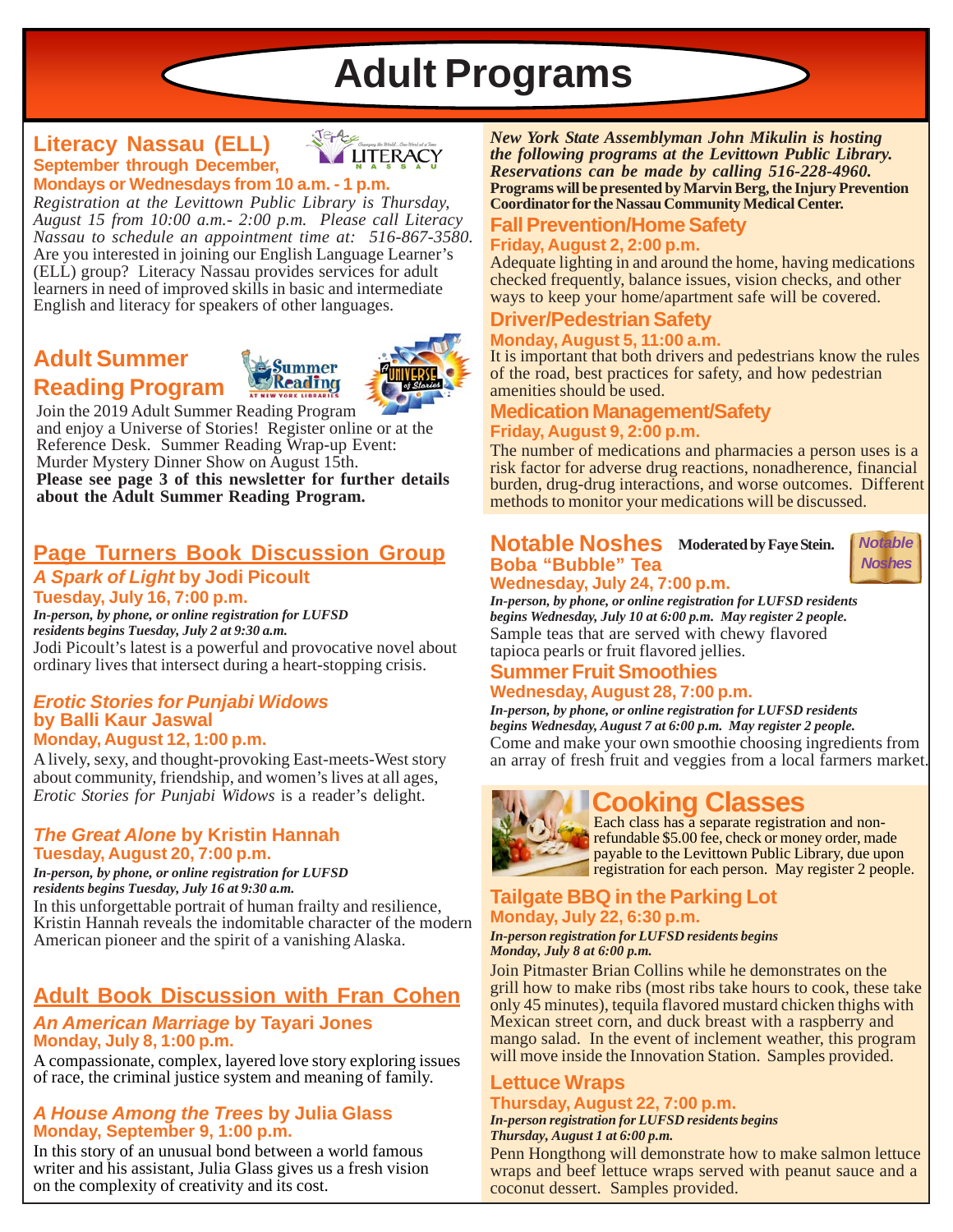# Children's Department

**Preference is given to LUFSD residents for programs requiring registration. Space permitting, non-residents may register the day before a program. Registration begins at 9:00 a.m. on the day listed unless otherwise noted. Patrons may register online with a valid library card. If you need assistance, you may call the Children's Room at 731-5728 ext. 500. Some programs require in-person registration and/or tickets. Registered participants must be present when the program is scheduled to begin. Storytime: Birth certificate must be shown at the first storytime class. Children may be registered for only one storytime program per session.**

#### **SUMMER STORYTMES**

**No registration required. Space is limited. Admittance is on a first come, first served basis. Preference given to Levittown Library cardholders. 30 minutes before the start of the program, show us your Levittown Library Card at the Children's Desk to receive a number. Out of district patrons will receive a wait list number and will be able to enter the program if space allows**.

#### **Baby and Me Time - Ages 4 to 18 Months**

A lapsit program for baby and one adult with music, movement, a story and time to socialize.

**Fridays, July 12 through August 9 10:00 a.m. to 10:45 a.m**

### **All Together Now - Ages 1½ to 3½**

There will be stories and flannels, with music and movement for adults and children to enjoy together. **Mondays, July 8 through August 5 at 10:15 am OR 11:00 a.m.**

#### **On My Own Pre-School Discovery Ages 3½ to 5**

For children on their own, this program will incorporate skills needed to succeed in kindergarten. Adults will remain close by in our Children's Room. **Wednesdays, July 10 through August 7 at 11:00 a.m.**

#### **Pajama Storytime Ages 3 to 7 with an Adult** Stories, songs and activities for the family to enjoy



together, geared to a mix of ages 3-7. **Thursdays, July 11 through August 8 at 7:15 p.m.**

### **2019 SUMMER READING PROGRAM A Universe of Stories**



#### **For children entering grades K to 6**

**In-person** registration is ongoing.

Register to receive your Summer Reading Notebook and flyer detailing the program and other fun activities to do all summer long! Activities will end on Saturday, August 10th.

# **2019 READ-TO-ME** *Space Explorers*

#### **In-person** registration is ongoing. **For children up to 5 years (not yet entering kindergarten) and their parents.**

Register to receive a flyer detailing the program along with some fun early literacy activities to do all summer long! Activities will end on Saturday, August 10th.

#### **Clever Creation LEGO Club For children entering grades K - 4 Saturdays, July 13 & August 17 at 2:30 p.m.**

*No Registration Required. Space is limited. Admittance is on a first come, first served basis. Ask for a number at the Children's Reference Desk beginning 30 minutes before the start of the program.*

#### **Elementary Summer Reading Extravaganza:** *Escape From Mr. Lemoncello's Library* **For children entering grade 5**

The fourth annual Summer Reading Extravaganza will take place at **Levittown Memorial Education Center**.



The book discussion night is voluntary and will be held at 6:30 p.m. You may register online as follows:

**Tuesday, July 16** – **Abbey Lane, Northside, and Summit Lane** *Registration begins Tuesday, July 2.*

**Tuesday, August 20 –East Broadway, Gardiners Avenue, and Lee Road** *Registration begins Tuesday, July 2.*

#### **Book Club Jr. For children entering grades K - 2 Programs are Wednesdays, 2:30 - 3:30 p.m.**

Read a story together with fellow book club members and your librarian. Play games and do fun activities. Pick a prize from our treasure chest. *No Registration Required. Space is limited. Admittance is on a first come, first served basis. Ask for a number at the Children's Reference Desk beginning 30 minutes before the start of the program.*

**July 10 - Tiny Little Rocket by Richard Collingridge July 17 - The Three Little Aliens and the Big Bad Robot by Margaret McNamara July 24 - Star in the Jar by Sam Hay**

**July 31 - Even Aliens Need Snacks by Matthew McElligott August 7- Space Dog by Mini Grey**

#### **Levittown Book WormsBook Discussion For children entering grades 3-5**

Come together to talk about books, share the reading experience, and learn something new—all while enjoying some snacks and even doing a craft. Pick-up your book at the Circulation Desk.

#### **Tuesday, July 23 at 7:15 p.m.**

*Online registration begins, Tuesday, July 9 at 6:00 p.m. Timmy Failure: Mistakes Were Made* **by Stephan Pastis Wednesday, August 21 at 7:15 p.m.**

*Online registration begins Wednesday, August 7 at 6:00 p.m. Lions & Liars* **by Kate Beasley**

#### **Snack - N - Chat For Children entering grades 4 & 5, 2:00 - 3:30 p.m.**

Calling all inbeTWEENers! If you love snacks, books, and are a tween, this is the program for you. Join us as we discuss books and play games. A hands-on activity will follow.

**Thursday, July 18 – Right Whales & Rockets** *Online registration begins Thursday, July 11.* **Thursday, July 25 – Planet & Moons** *Online registration begins Friday, July 19.* **Thursday, August 1 – Walloping Weather** *Online registration begins Friday, July 26.* **Thursday, August 8 – Bingo** *Online registration begins Friday, August 2.*



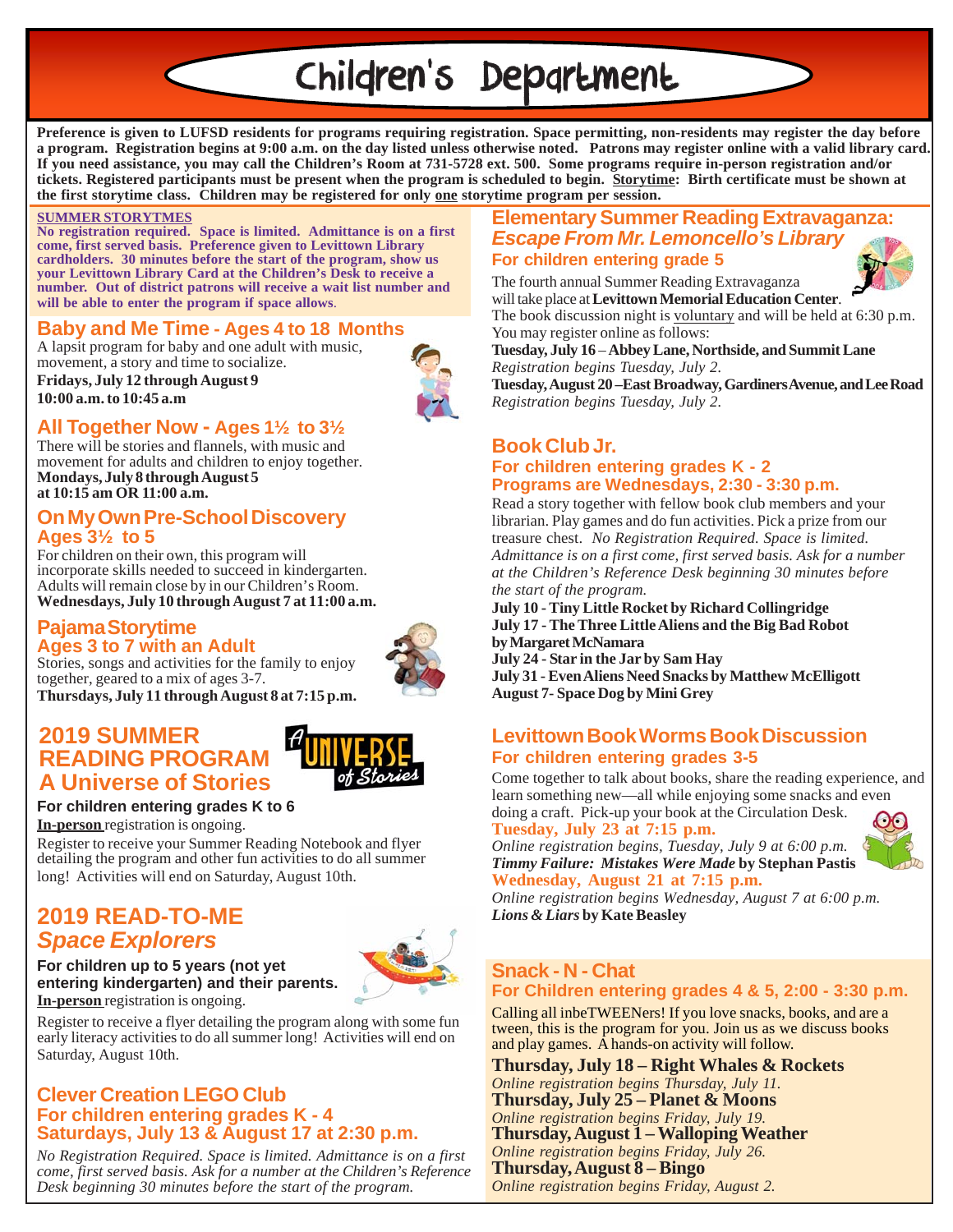# Children's Department

#### **Rocket and Airplane Science For children entering grades 3 - 5 Monday, July 8 at 2:15 p.m.**



*Online registration begins Monday, July 1.* Build different types of rockets and airplanes to take home. Rockets include: Straw Rockets, Water Bottle Rockets, and Film Canister Rockets.

# **Art Explorers**

#### **For children entering grades 4 - 6 2:30 p.m. - 3:30 p.m.**

# **Tuesday, July 9 - How to Draw a Superhero\***

*Online registration begins Tuesday, July 2.* Learn how to draw characters like Ironman, Hulk, and Superman with simple structures of shapes and line work. *\*Please note: This program ends at 4:00 p.m.*

### **Tuesday, July 16 - Galaxy Splatter Art**

*Online registration begins Wednesday, July 10.* Learn ombre painting techniques using fun paints to create a galactic masterpiece. *Dress for a mess!*

#### **Tuesday, July 23 - Constellation Light Boxes** *Online registration begins Wednesday, July 17.*

Turn an ordinary cereal box into a glowing decoration, using paint, LED string lights, and a little creativity. *Dress for a mess!*

## **Tuesday, July 30 - Spinning Solar System**

*Online registration begins Wednesday, July 24.* Mix science and art together to create a spinning planet with wire, batteries, and magnets.

# **Star Gazers**

#### **For children entering grades K - 5 Choose Between Sessions 1 or 2**

*Online registration for both sessions begins Tuesday, July 2.* Make a constellation viewer with teen volunteers. **Session 1: Tuesday, July 9 at 7:00 p.m. Session 2: Tuesday, August 6 at 2:30 p.m**.

#### **Rocket & Rollin' For children entering grades K - 2 Thursday, July 11 at 2:15 p.m.**



*Online registration begins Friday, July 5.* The Long Island Children's Museum will test your astronaut skills as you explore the science of rockets and take on a lunar building challenge.

# **3D Doodle Club**

#### **For children entering grades 3-5, 2:30 p.m. - 3:30 p.m. Use the 3Doodler for the first time or better your technique. Work on projects to take home.**

**Friday, July 12** Online registration begins Friday, July 5. **Friday, July 19** Online registration begins Friday, July 12. **Friday, August 9** Online registration begins Friday, August 2. **Friday, August 16** Online registration begins Friday, August 9.

# **Space Workshops**

#### **For children entering grades 1-3, 2:30 p.m.-3:30 p.m. Monday, July 15 – Glittering Galaxies**

*Online registration begins Monday, July 8.* Explore the strangest oceans in the universe, from pools of plasma to seas of slime. Create cosmic crafts and a batch of galaxy goo!

### **Monday, July 29 –Aliens of the Deep**

*Online registration begins Monday, July 22.* The midnight zone exists deep below our oceans in the Earth's seafloor. Learn about the mysterious, alien-like creatures who live there, then put on your designer's hat to create a diorama of this unusual habitat.

#### **Monday, August 5 – Moonlight Mania**

*Online registration begins Tuesday, July 30.* The moon does so much for our planet's creatures, from coral reefs to sea turtles! You will view a coral reef, touch a turtle shell, and craft your own collection of sea creatures.

#### **Monday, August 12 – Sun, Moon & Stars**

*Online registration begins Tuesday, August 6.* Find out how to tell time using only the sun's shadow, then design a celestial-themed sundial.

### **Food in Space For children entering grades 1 - 3**

**Monday, July 15 at 7:00 p.m.** *Online registration begins Monday, July 8 at 6:00 p.m.*

Learn all about how astronauts eat in space, then create a meal suitable for a space mission.



#### **Astronaut Training Camp For children entering grades 1 - 3 Monday, July 22 at 2:30 p.m.**

*Online registration begins Monday, July 15.* Learn what it takes to make it in space! Discover how astronauts train for space missions and try out some fun physical challenges. Earn a Junior Astronaut certificate at the end!

#### **Celebrate the 50th Anniversary of the Apollo Moon Landing Saturday, July 20**

**Storytime from Space 10:00 a.m. – 11:00 a.m. and 2:30 p.m. – 3:30 p.m.**

*No registration required.* Drop by our Storyhour Room to view on

our TV stories read by astronauts from the International Space Station. A new story will begin approximately every 9-10 minutes.

# **Alien Buddies**

**10:00 a.m. – 12:00 p.m.** *No registration required. While supplies last.* Craft an alien buddy with help from teen volunteers.

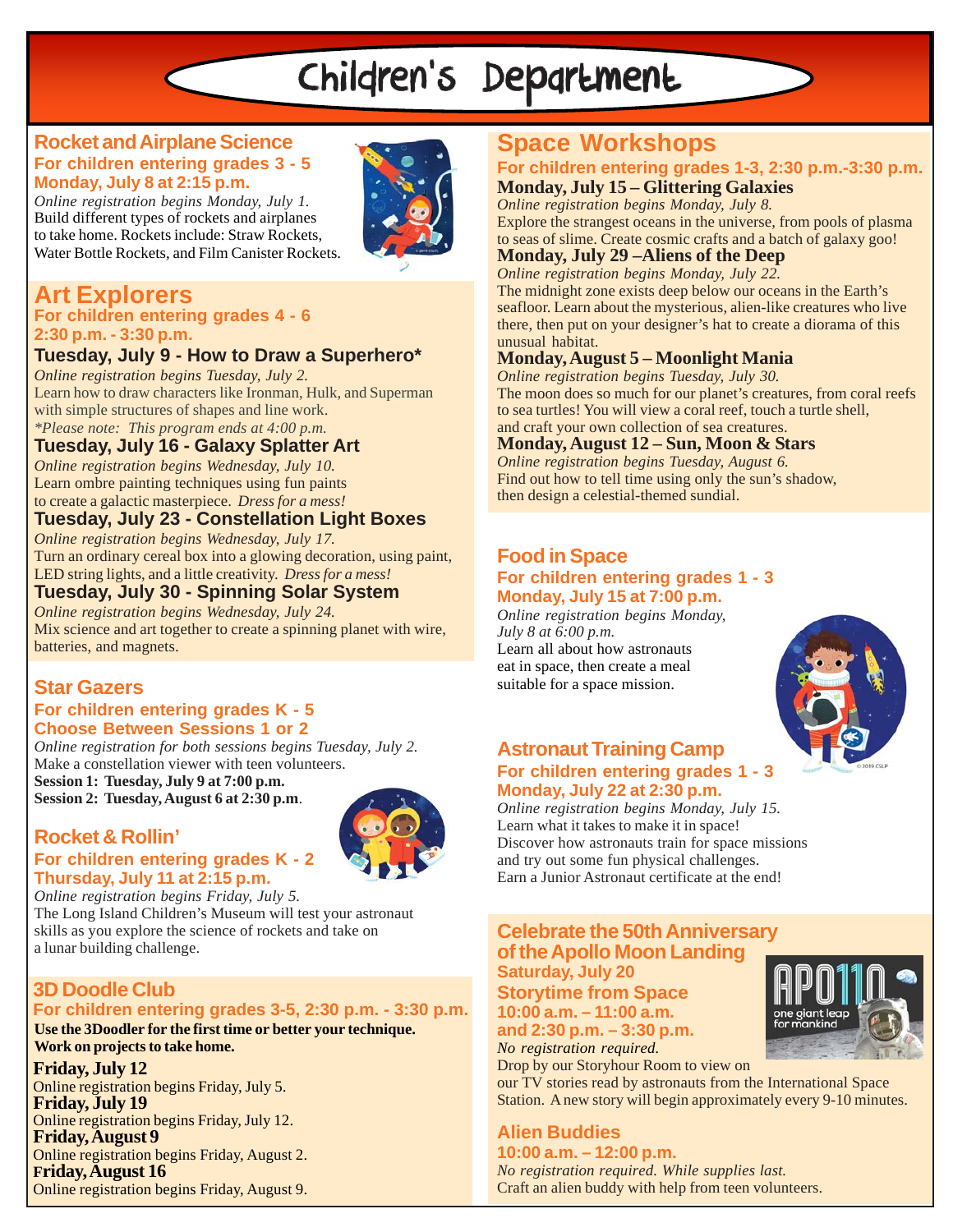# Children's Department

#### **Family Fun Trip!** *A Day on the North East End of Long Island* **Friday, July 19, 2019, 9:30 a.m.**



**\$23.00 per person includes: bus, snacks, and bus driver gratuity. Remaining tickets are on sale at the Circulation Desk. Limit four tickets per patron. See page 5 of this newsletter for details.**

 $\mathcal{L}$ 

# **Little Chefs**

**Ages 3 - 5 with an Adult**

Some items may contain chocolate and traces of peanut oil. No cooking.

#### **Space Treat - Monday, July 22**

**Choose between sessions 6:00 p.m. or 7:30 p.m.**

*Online registration begins Monday, July 15 at 6:00 p.m.* Blast off with the librarian and make a space treat you can eat.

#### **Kids Who Code For children entering grades K - 5 Choose Between Sessions 1, 2, or 3**

*Online registration for all sessions begins Friday, July 19.* Using Scratch, create an out-of-this-world adventure through animation.

**Session 1: Friday, July 26 at 2:30 p.m. Session 2: Monday, July 29 at 7:30 p.m. Session 3: Tuesday, August 13 at 2:30 p.m.**



#### **Puppet Playtime Ages 3 ½ - 5 Thursday, August 15 at 7:00 p.m.**

*Online registration begins Thursday, August 8 at 6:00 p.m.* Puppets inspire children to use their imaginations, improve motor skills, and gain confidence. We will share stories and use puppets to create our own stories.

# **Jump for Joy**

*A lively and upbeat program featuring music, dance, props, and dress up.*

*For children from birth to crawling, with one adult.*

**Jump for Joy: Colors Friday, August 16 at 10:00 a.m.** *Online registration begins Friday, August 9*

**Jump for Joy: Numbers Friday, August 23 at 10:00 a.m.** *Online registration begins Friday, August 16*

*For children who are steady walkers (up to age 5), with one adult.*

**Jump for Joy: Colors Friday, August 16 at 11:00 a.m.** *Online registration begins Friday, August 9*

**Jump for Joy: Numbers Friday, August 23 at 11:00 a.m.** *Online registration begins Friday, August 16*

# **Kindergarten Readiness For children entering Kindergarten**

According to the Long Island Pre-K Initiative, there are skills kindergartners should know to succeed. This program will include activities and games with a focus on these skill sets: social skills; numbers and colors; reading, writing and listening; and everyday skills.

*Online registration begins Monday, August 12.* **Choose between Session 1 or 2. Session 1: Monday, August 19 at 10:00 a.m. Session 2: Monday, August 19 at 2:30 p.m.**

# **Kindergarten Here We Come!**

#### **For children entering kindergarten Monday, August 26 at 7:00 p.m.**

*Online registration begins Monday, August 19 at 6:00 p.m.* Ease the first day of school jitters! Enjoy school stories, songs, and activities. Stuff & name your own raccoon that you can cuddle with at night. Each family will receive a copy of *The Kissing Hand* to read the night before school.

# **Outdoor Movie**

**"Pokémon Detective Pikachu" Tuesday, August 27 at 7:45 p.m. Raindate--Wednesday, August 28 at 7:45 p.m.**



*Fantasy/mystery/comedy PG 1hr. 44 min.* **See page 4 of this newsletter for details.**

### **Family Cooking Night For families with children entering grades K-5**



Celebrate the end of summer with

Chef Julie Reilly, as she shows us how to make delicious sandwiches and decorate scrumptious cookies. We will also enjoy a refreshing beverage. Limited to six members per family.

*Registration begins Thursday, August 22 at 6:00 p.m.\** **Choose between Session 1 or 2.**

**Session 1: Thursday, August 29 at 6:00 p.m. Session 2: Thursday, August 29 at 7:30 p.m.**

\*This is an in-person registration. You may register by phone, but preference will be given to on-site registrants. There is no online registration for this program.

### **Town of Hempstead Children's Summer Programs**

*Presented by the Town of Hempstead Department of Parks and Recreation at Levittown Veterans Memorial Park, located in front of the Library. For information, call the Town of Hempstead.*

**Jim McClenahan** Tuesday, July 16 at 10:30 a.m. **Party Animals NY** Thursday, August 1 at 10:30 a.m.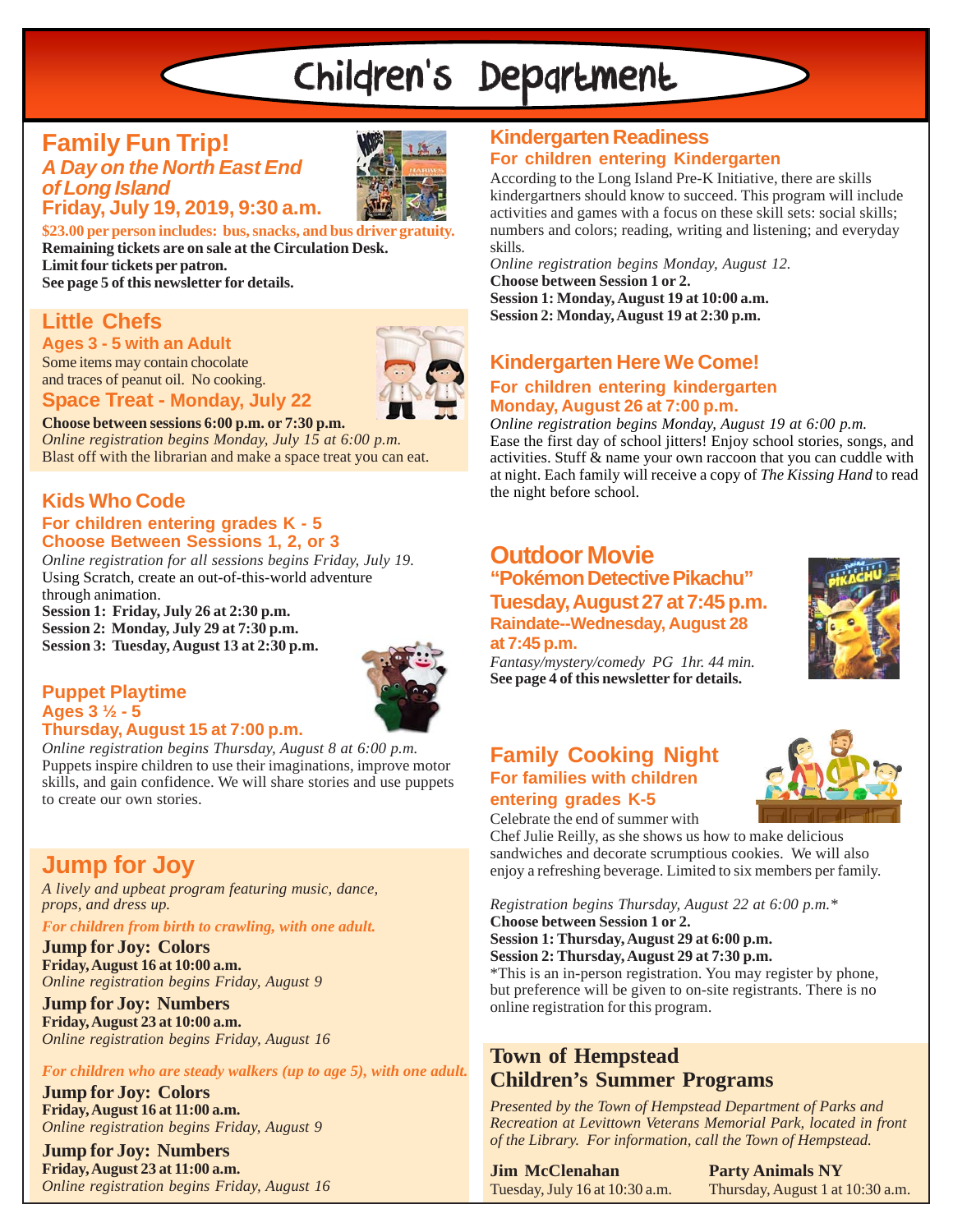**Young Adult Programs**

All programs are for teens in grades 6 through 12. Unless otherwise noted, registration for teen programs takes place online, at levittownpl.org. Space permitting, non-resident teen registration will start one week after LUFSD teen registration. Preference is given to LUFSD residents for programs requiring registration. Registered participants must be present when the program is scheduled to begin. We regret that a latecomer's place may be given to those on the waiting list.

# **Teen Summer Reading Program**



Teens entering grades 6 through 12: join the  $\frac{d}{d}$ Levittown Public Library's online Teen Summer Reading Program. Register online today! Whatever you're reading, log your time for your chance to win weekly prizes. Those who complete 600 minutes by August 11th will receive an invitation to our End of Summer event, which will include a Grand Prize Drawing. Call or visit the Teen Lounge for more details.

# **Summer Reading Extravaganza 2019** *Restart* **by Gordon Korman**

Join us for the fifth annual "Summer Reading Extravaganza!" where students entering grades 6, 7, 8 can participate in a book discussion the novel *Restart* by Gordon Korman. The book discussion days will be filled with lively book chats, hands-on activities, light refreshments, raffles, and a whole lot of fun! This is a **VOLUNTARY** program, so please



call to reserve your space for *one* of the dates: *Please call to register for ONE discussion beginning on Wednesday, July 3.*

**Wednesday, July 17, 7:00-8:30 p.m. Monday, July 29, 7:00-8:30 p.m. Wednesday, August 21, 7:00-8:30 p.m.**

*Due to construction in the Levittown Public Library this summer, book discussions will be held at the Levittown Memorial Education Center at 150 Abbey Lane.*

### *Restart* **Read - Alouds Tuesdays: July 9, 16, 23, 30 and August 6 & 13 11:00 a.m. - 12:00 p.m. OR 6:00 - 7:00 p.m.**

### *Registration for either time session for all six dates for LUFSD teens begins Monday, July 1.*

We will read the middle school summer reading book, *Restart* aloud and then discuss what we've read. The same sections will be read in the morning and evening session, so choose one to attend each week.

### **Parent Program for** *Restart* **Wednesday, July 17, 7:00-8:30 p.m. Monday, July 29, 7:00-8:30 p.m.**

## **Wednesday, August 21, 7:00-8:30 p.m.**

*Please call to register for ONE program beginning Wednesday, July 3.*

We'll talk about the Young Adult area, reading motivation and how our resources can help your child succeed in school. *Due to construction in the Levittown Public Library this summer, the programs will be held at the Levittown Memorial Education Center at 150 Abbey Lane.*

# **Check Out Our Video Game Collection!**

The Teen Lounge has a circulating collection of PS3, PS4, Wii, Wii U, Switch, DS/3DS, Xbox 360, Kinect, and Xbox One video games. Up to 3 games may be borrowed per young adult or adult card for 7 days. Games are now located on the shelves of the Teen Lounge. Come in and browse our titles!

# **2019 PACK A BOOK FOR LUNCH**

*Register in person in the Teen Room.* For those entering grades 6, 7, 8 in Fall 2019. Meet in the Teen Room on Thursdays, July 11, 18, 25, August 1, 8 and 15 from 1:00 to 3:00 p.m. Bring your lunch. We will eat together, discuss books, and play games. An activity portion will follow. *Upon registration, you will receive a separate Pack a Book for Lunch Program flyer.*

# **Outdoor Movie**

**"Pokémon Detective Pikachu" Tuesday, August 27, 7:45 p.m. Raindate--Wednesday, August 28 7:45 p.m.**



*Fantasy/mystery/comedy PG 1hr. 44 min.* **See page 4 of this newsletter for details.**

# **Community Service Programs**

#### **Teens Help Kids Tuesday, July 9, 7:00-8:00 p.m. Saturday, July 20, 10:00 a.m.-12:00 p.m. Tuesday, August 6, 2:30-3:30 p.m.**

*Registration for LUFSD teens begins 2 weeks prior to each session.* On July 9 and August 6, help children make a constellation viewer and on July 20, help them make an alien buddy.

# **Troopon Club**

### **Wed. July 17 & Mon. August 19, 3:00-4:30 p.m.**

*Registration for LUFSD teens begins 2 weeks prior to each session.* Cut-out, sort and total manufacturers coupons to be sent to military families.



# **Teen Advisory Board Fridays: July 12 & August 9, 4:00-5:00 p.m.**

Teens, let your voices be heard! Are you in grades 6-12? Do you have ideas for programs or materials we should purchase? Do you need community service hours? If you answered yes to these questions, the Levittown Public Library Teen Advisory Board needs you! Snacks will be provided and registration is ongoing.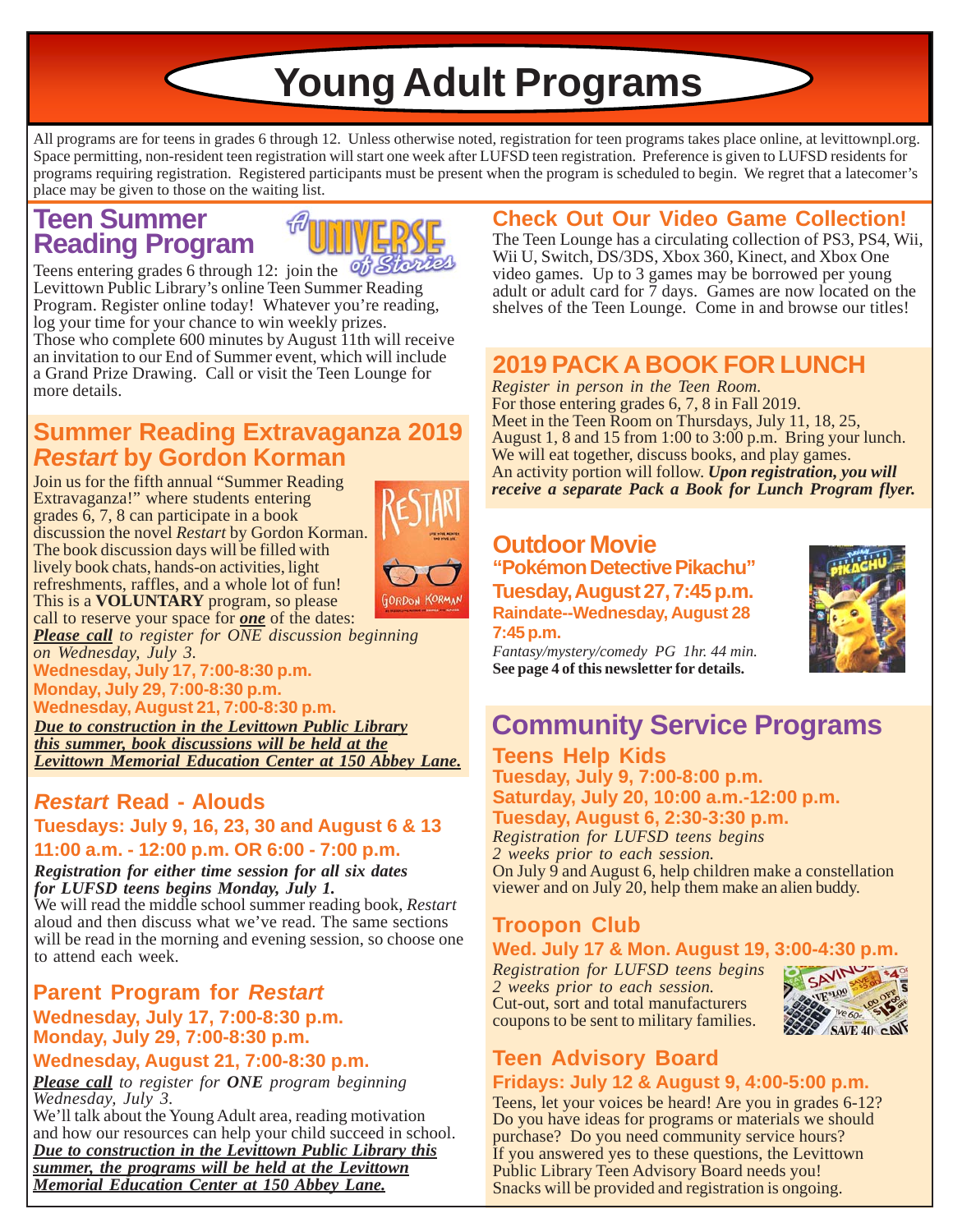# **Young Adult Programs**

#### **Minecraft Mondays Geek Out Fandom Club Mondays: July 1, 8, 15, 22, 29, August 5, 12 & 26 2:30-4:00 p.m.**

*Registration for LUFSD teens begins one week prior to each session.* Play the latest version of Minecraft on Mondays through-out the summer.



### **Pipe Cleaner Notebooks Wednesday, July 10, 2:30-4:00 p.m.**

 $\leq$ 

*Registration for LUFSD teens is ongoing.*

Teens will glue different colored pipe cleaners onto notebooks to create a rainbow or patterned look. They can even create characters or other designs by shaping them!

#### **Galaxy Watercolor Painting Thursday, July 11, 7:00-8:00 p.m.**

*Registration for LUFSD teens is ongoing.* We will use watercolors to create galaxy themed paintings on canvas.

#### **Learn to Play Chess with the Long Island Chess Nuts Fridays: July 12, 19, 26, August 2 & 9 6:00-7:00 p.m.**

*One registration for all five dates*

*for LUFSD teens begins Monday, July 1.* Learn to play this strategy-based board game with the Long Island Chess Nuts. Learn the basics and then each week gain more skills to improve your game.

# **Teen GSA**



### **Tuesdays: July 16 & August 20, 7:00-8:30 p.m.**

Come hang out and meet other people like you. *Sign up for push notifications at rmd.at/levittowng*

#### **Babysitting and First Aid Workshop Wednesday, July 17, 6:30-8:30 p.m.**

*Registration for LUFSD teens begins Wednesday, July 3.* Learn babysitting and first aid skills with R.N. JoAnn Tanck and Georgette Basso from the Maternal Care Unit of Winthrop University Hospital. Bring a doll or stuffed toy for practice. Certificates will be awarded to participants after the program.

# **Solar System Necklace and Mosaic Gift Box**

**Thursday, July 18, 7:00-8:00 p.m.** *Registration for LUFSD teens begins Wednesday, July 3.*

Create a planet themed necklace and a mosaic gift box.

# **VR Fridays - Universe Sandbox Fridays: July 19 & August 2 & 16, 2:30-4:30 p.m.**

*Registration for LUFSD teens begins 2 weeks prior to each session.* Create or destroy whole solar systems in this Virtual Reality game.



### **Saturdays: July 20 and August 10, 2:00-3:30 p.m.**

*Registration for LUFSD teens begins Friday, July 5.* Calling all astronauts! To celebrate the 50th anniversary of Apollo 11 landing on the Moon, we will learn about the real Saturn V and continue building

the Lego NASA Apollo Saturn V set. Once it is done, we will display it in the Teen Lounge.



# **Outer Space Escape Room**

#### **Tuesday July 23 and Wednesday, August 21 3:30-4:30 p.m.**

*Registration for LUFSD teens begins two weeks prior to each session.* Grab your spacesuit for this interstellar escape room.

# **Alien Cake**

**Wednesday, July 24, 7:00-8:30 p.m.** *Registration for LUFSD teens begins Tuesday, July 10*. Create your own alien using an 8 inch round



#### **Fandom Shrinky Dinks Tuesday, July 30, 7:00-8:30 p.m.**

*Registration for LUFSD teens begins Tuesday, July 16.* Theresa Maritato will have an assortment of fandom-themed images including Harry Potter, Marvel, Deadpool and much more.



### **Cutthroat Kitchen: Teen Edition Tuesday, August 6, 7:00-8:00 p.m.**

*Registration for LUFSD teens begins Tuesday, July 23.* Working in teams, teen chefs will use their Cutthroat Bucks to buy needed items to make a super creative meal. There will also be competitive games to earn extra points! *Please note that there is no cooking during this program.*

#### **Ice Cream in a Bag Wednesdays: August 7 & 14, 2:30-3:30 p.m.**

*Registration for one session for LUFSD teens begins Wednesday, July 24.*

You can make ice cream in a bag? Yes, you can! Let's celebrate science and summer together with a tasty treat. *This program will take place outside; please wear sunblock.*

# **Glow Jars**

### **Thursday, August 8, 7:00-8:00 p.m.**

*Registration for LUFSD teens begins Thursday, July 25.* You will create a glow jar using glow sticks and glitter.

# **Switch It Up**

### **Friday, August 23, 2:30-4:30 p.m.**

*Registration for LUFSD teens begins Friday, August 9.* Enjoy the AC while you compete in different Nintendo Switch games.